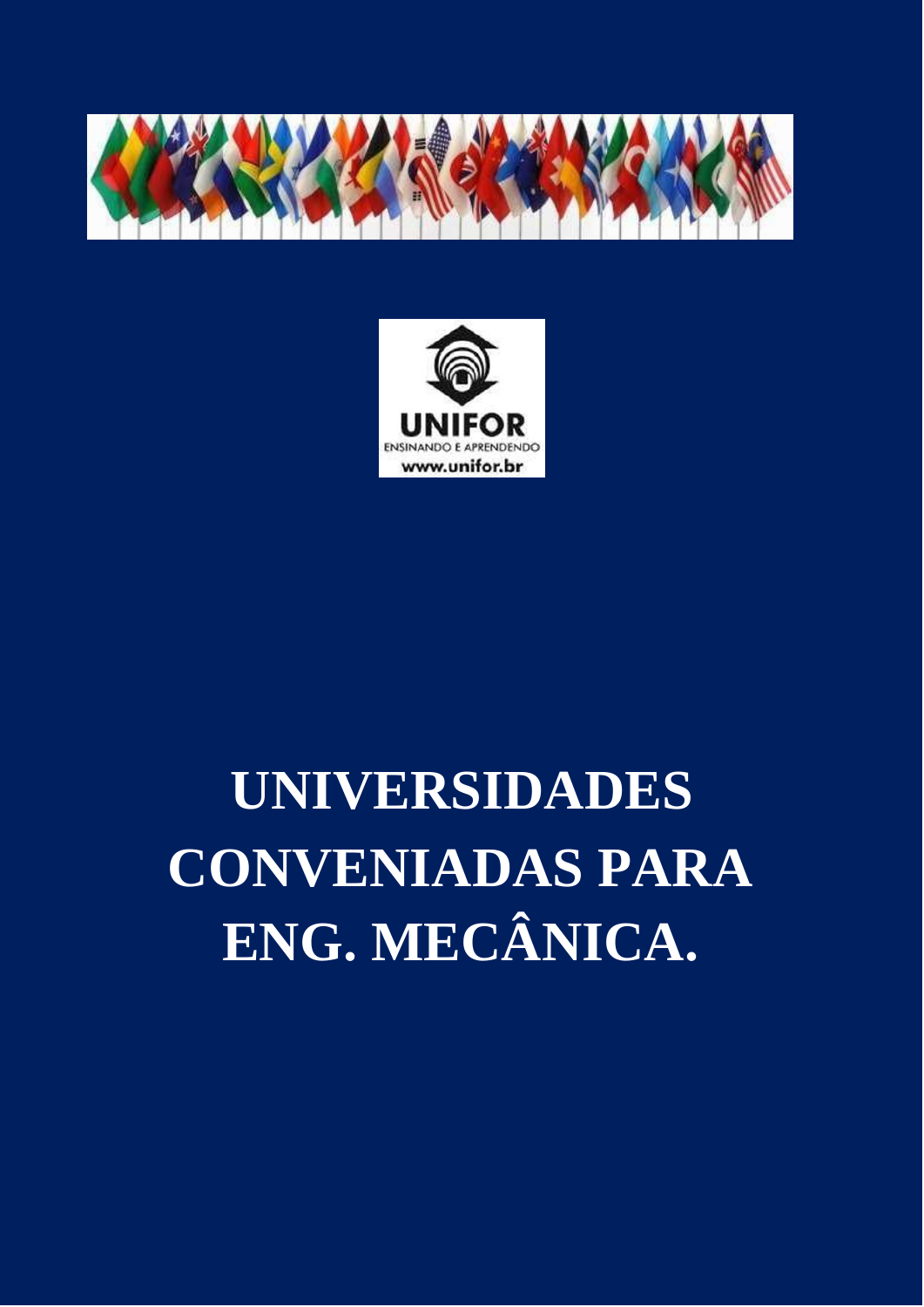## **ALEMANHA:**

[BERLIN SCHOOL OF ECONOMICS AND LAW](https://www.hwr-berlin.de/en/study/degree-programmes/detail/62-maschinenbau-konstruktion-und-fertigung/)

[DEGGENDORF INSTITUTE OF TECHNOLOGY](https://www.th-deg.de/en/mb-mk-en/courses/mb-b-en)

KARLSRUHE [UNIVERSITY OF APPLIED SCIENCES](https://www.hs-karlsruhe.de/en/faculties/mechanical-engineering-mechatronics/bachelor/)

[OSNABRÜCK UNIVERSITY OF APPLIED SCIENCES](https://www.hs-osnabrueck.de/en/study/study-offerings/bachelor/mechanical-engineering-bsc/)

TECHNICAL UNIVERSITY OF COLOGNE

#### **ARGENTINA:**

[UNIVERSIDAD NACIONAL DE CUYO](http://www.uncuyo.edu.ar/estudios/carrera/ingenieria-mecanica_2435)

[UNIVERSIDAD TECNOLÓGICA NACIONAL](https://www.utn.edu.ar/es/estudiar-utn?tipo_busqueda=carreras&id_tipos_carreras=1)

## **BÉLGICA:**

[HAUTE](https://www.provincedeliege.be/art183) [ECOLE](https://www.provincedeliege.be/art183) [DE](https://www.provincedeliege.be/art183) [LE](https://www.provincedeliege.be/art183) [PROVINCE](https://www.provincedeliege.be/art183) [DE](https://www.provincedeliege.be/art183) [LIÈGE](https://www.provincedeliege.be/art183)

# **CANADÁ:**

[UNIVERSITÉ LAVAL](https://www.ulaval.ca/les-etudes/programmes/repertoire/details/baccalaureat-en-genie-mecanique-b-ing.html) \*\*\*

[ÉCOLE DE TECHNOLOGIE](https://www.etsmtl.ca/Etudes/Premier-cycle/Baccalaureat-genie-mecanique) SUPÉRIEURE \*\*\*

[UNIVERSITÉ DE SHERBROOKE\\*](https://www.usherbrooke.ca/admission/programme/215/baccalaureat-en-genie-mecanique/)\*\*

[POLYTECHNIQUE MONTRÉAL](https://www.polymtl.ca/etudes/programmes/bc-electrique) \*\*\*

[UNIVERSITÉ DU QUÉBEC À TROIS-RIVIÈRES\\*](https://oraprdnt.uqtr.uquebec.ca/pls/apex/f?p=106:10::::10:P10_CD_PGM,P10_RECH_CRITERE,P10_RECH_VALEUR,P10_RECH_DESC:7947,P2_CD_NIVEAU,BACC,/Baccalauréats%20et%20doctorats%20de%20premier%20cycle/)\*\*

[UNIVERSITÉ CONCORDIA](http://www.concordia.ca/academics/graduate/mechanical-engineering-certificate.html)

[UNIVERSITÉ DU QUÉBEC À RIMOUSKI](https://www.uqar.ca/etudes/etudier-a-l-uqar/programmes-d-etudes/79t4) \*\*\*

## **COLÔMBIA:**

[UNIVERSIDAD](https://sitios.uao.edu.co/admisiones/ingenieria-electrica/?q=ingenieria/ingenieria-electrica) [AUTÓNOMA](https://sitios.uao.edu.co/admisiones/ingenieria-electrica/?q=ingenieria/ingenieria-electrica) [DE](https://sitios.uao.edu.co/admisiones/ingenieria-electrica/?q=ingenieria/ingenieria-electrica) [OCCIDENTE](https://sitios.uao.edu.co/admisiones/ingenieria-electrica/?q=ingenieria/ingenieria-electrica)

[UNIVERSIDAD DE IBAGUÉ](https://electronica.unibague.edu.co/)

[ESCUELA DE INGENIÁRIA DE ANTIÓQUIA \(EIA\)](https://www.eia.edu.co/pregrados/escuela-de-ingenieria/ingenieria-mecanica)

[UNIVERSIDAD INCCA DE COLOMBIA](https://www.unincca.edu.co/index.php?option=com_content&view=article&id=850&Itemid=233)

## **CORÉIA DO SUL:**

[INHA UNIVERSITY](http://www.inha.ac.kr/cop/search/introList.do?siteId=eng&deptCode=0194&majorCodeH=002&majorCodeS=0001&codeS=0183&id=eng_030102010000)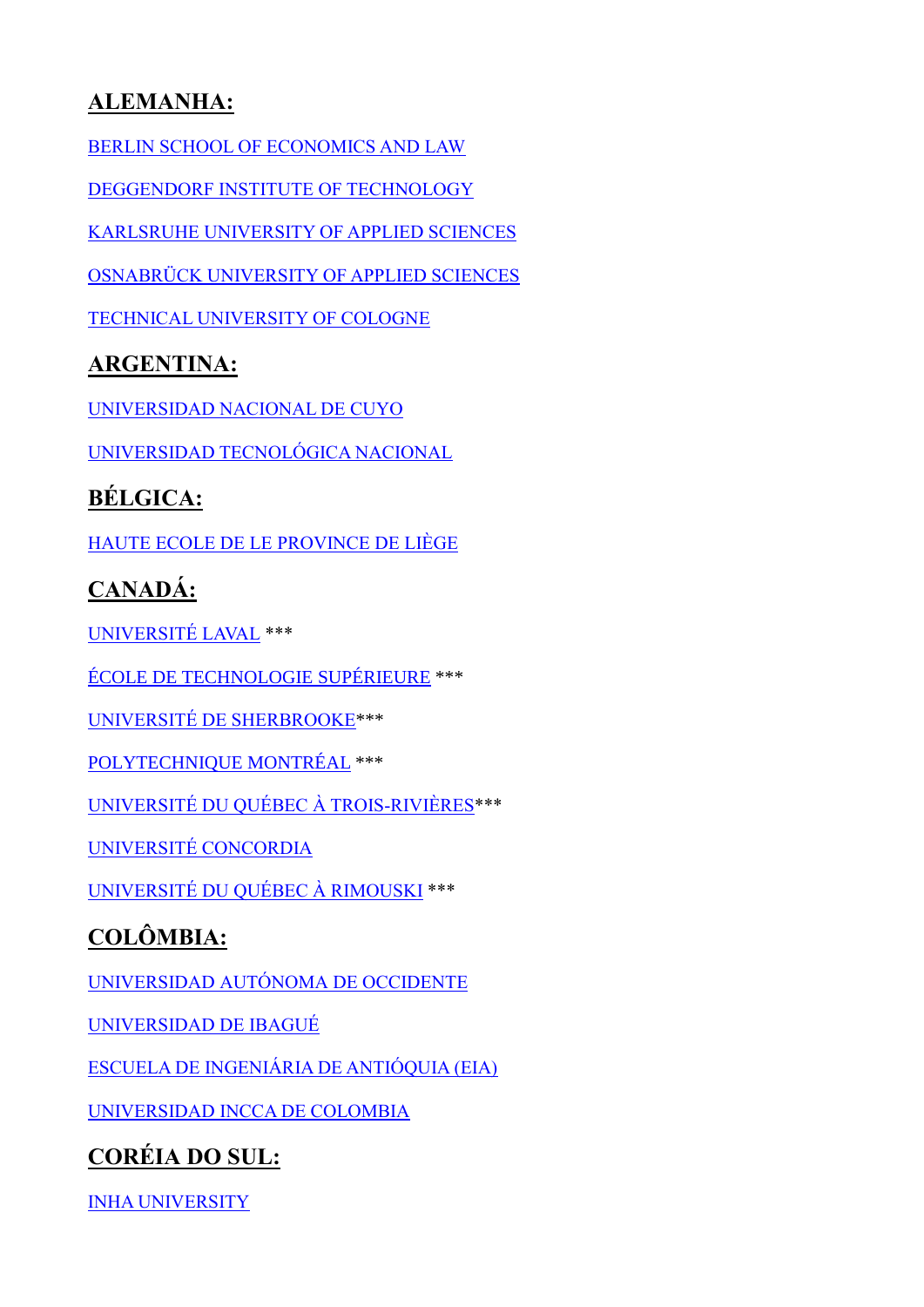[SOOKMYUNG WOMEN'S UNIVERSITY](http://e.sookmyung.ac.kr/sookmyungen/1440/subview.do)

#### **ESPANHA:**

[UNIVERSIDAD DE SALAMANCA](https://www.usal.es/grado-en-ingenieria-mecanica-eps-de-zamora)

[UNIVERSIDAD DE OVIEDO](http://www.uniovi.es/estudios/guias/grados/-/asset_publisher/bePFpf8XkIxB/content/grado-en-ingenieria-mecanica-2014?redirect=%2Festudios%2Fguias%2Fgrados)

[UNIVERSIDAD DE LAS PALMAS DE GRAN CANARIA](https://www2.ulpgc.es/index.php?pagina=plan_estudio&ver=wpe002&codTitulacion=4042&tipotitulacion=G)

[UNIVERSIDAD MIGUEL HERNÁNDEZ DE ELCHE](https://www.umh.es/contenido/Estudios/:tit_g_143_S1/datos_es.html)

#### **EUA:**

[UNIVERSITY OF WISCONSIN-PARKSIDE](https://www.uwp.edu/learn/programs/engineering.cfm)

[UNIVERSITY OF ARIZONA](http://engineering.arizona.edu/majors/mechanical)

#### **FRANÇA:**

[ECOLE DES MINES D'ALBI](https://www.imt-mines-albi.fr/fr/ingenieur-generaliste)

#### **HOLANDA:**

[ROTTERDAM UNIVERSITY OF APPLIED SCIENCES](https://www.rotterdamuas.com/programmes/exchange/)

#### **ISRAEL:**

[BEN-GURION UNIVERSITY OF THE NEGEV](http://in.bgu.ac.il/en/engn/me/Pages/default.aspx)

# **ITÁLIA:**

[UNIVERSITÀ DEGLI STUDI DI PARMA](https://en.unipr.it/ugov/degree/5028)

# **MÉXICO:**

[UNIVERSIDAD DE LAS AMÉRICAS PUEBLA](https://www.udlap.mx/web/)

#### **PERU:**

[UNIVERSIDAD CATÓLICA SANTO TORIBIO DE MOGROVEJO](http://www.usat.edu.pe/facultad-de-ingenieria/ingenieria-mecanica-electrica/)

# **POLÔNIA:**

[LUBLIN UNIVERSITY OF TECHNOLOGY](http://en.pollub.pl/)

[CZESTOCHOWA UNIVERSITY OF TECHNOLOGY](https://wimii.pcz.pl/en)